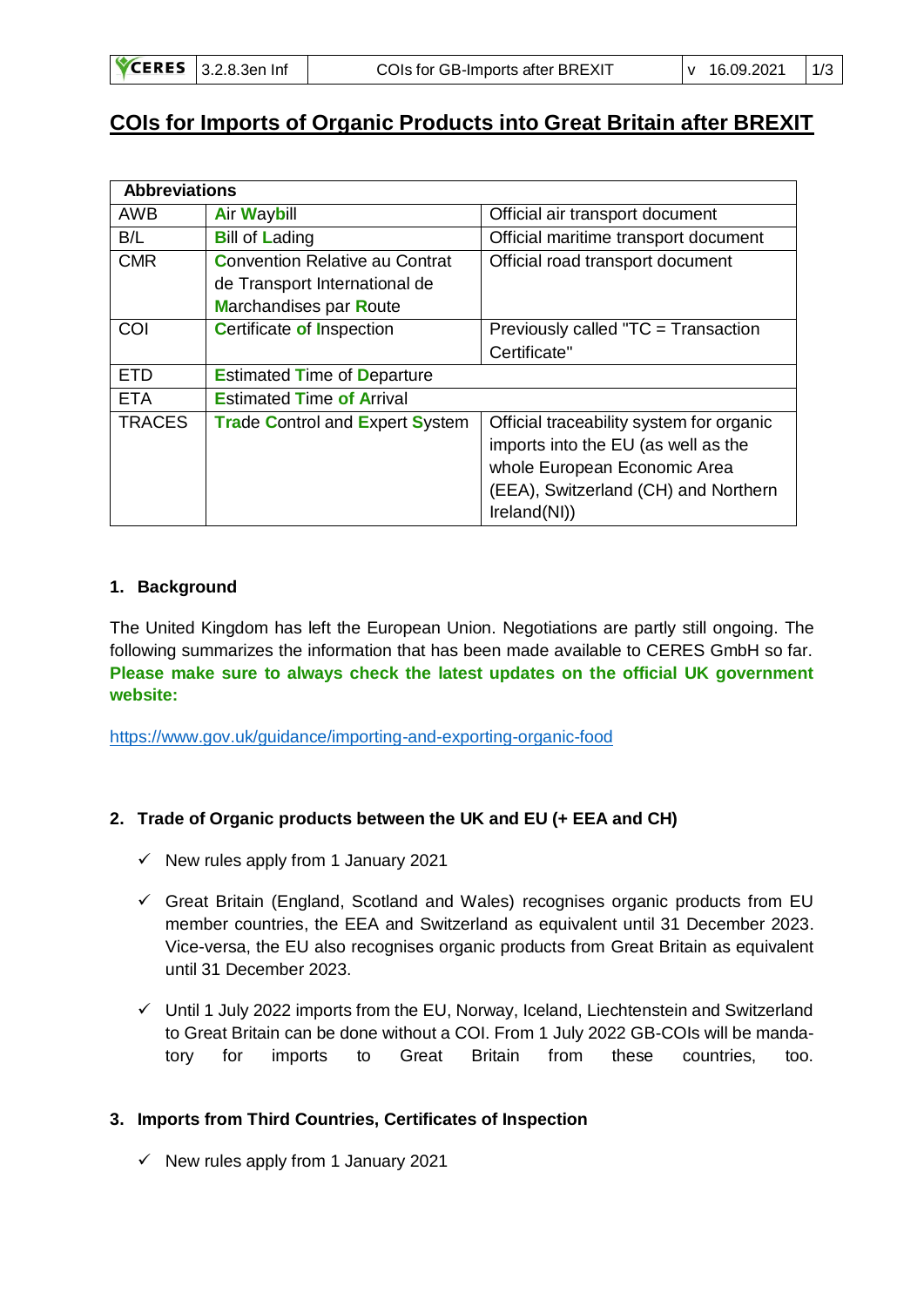- $\checkmark$  The UK still recognises as "equivalent" certifiers approved by the EU Commission in Annexes III and IV of Regulation (EC) 1235/2008
- $\checkmark$  Since 1 January 2021, Great Britain (GB) does no longer participate in the TRACES system. **GB Certificates of Inspection (GB-COIs) have to be requested for organic imports from third countries into GB.** These have to be **issued on paper and sent in original to the GB customs.**

Northern Ireland, by contrast, still participates in the TRACES system and organic imports into Northern Ireland still need the official EU-COI, issued via TRACES NT.

✓ **GB-COIs (just like EU-COIs) must be issued BEFORE the goods leave the country of export.**

This means that:

➢ The exporter must **apply for the GB-COI as early as possible with enough time for us to check the documents and rule out any doubts before the shipment.**

Please take into account our usual processing times for COI-applications and, in case an application cannot be submitted with sufficient time in advance, also consider using the EXPRESS service option that we offer for national sales and international vessel shipments (NOT applicable for international air- and land freight; generates additional costs, see our price list). For international vessel shipments the application should be sent at least 10-14 days prior to the shipment. International air- and land freight should be submitted at least 2-5 working days before the shipment and need to be marked as Flight/AWB or Truck/CMR in the subject line of the email so that they can be handled with priority.

- ➢ Exporters must be aware that **GB authorities may reject organic imports if the COI is issued after the consignment has left the country.** CERES cannot assume any responsibility for any potential consequences.
- ➢ Mentioning the **correct ETD, the country of destination as well as the transport mode (BL / AWB / CMR) in the subject line of the application email** is of special importance.

In case you are choosing **EXPRESS service** (only applicable for international vessel shipments), please **always mention this in the subject line**, too. Without these details your application might not be correctly prioritized, leading to a delay in issuance.

➢ For GB-COI applications (same as for EU-COIs) **we accept draft / proforma versions of the waybill (BL / AWB / CMR) and commercial invoice** (from exporter to importer) if necessary. If the (draft) BL / AWB / CMR is not available in time before the shipment, the application can be submitted without this document and the GB-COI will then be issued without the shipping details.

However, please keep in mind that for GB-COIs there is no electronic system and therefore **later updates of shipping details in the COI are not possible**.